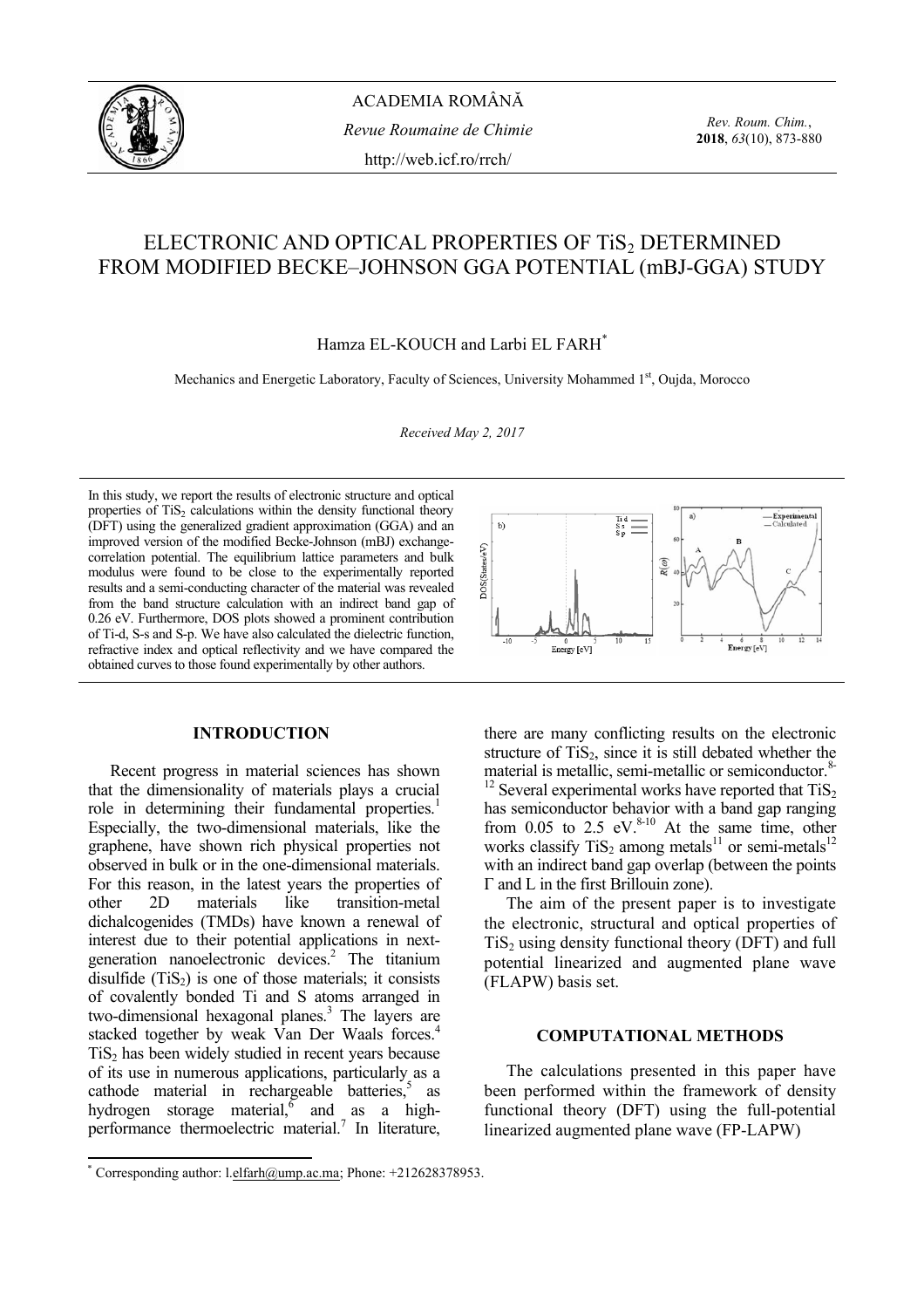method<sup>13</sup> as implemented in the Wien2K code.<sup>14</sup> The mBJ potential for the exchange correlation potential<sup>15</sup> was used to calculate electronic and optical properties.

The modified Becke-Johnson potential (mBJ) as proposed by Tran and Blaha<sup>16</sup> is:

$$
V_{X,\sigma}^{mBJ}(r) = CV_{X,\sigma}^{BR} + (3C - 2)\frac{1}{\pi} \sqrt{\frac{5}{12}} \sqrt{\frac{2t_{\sigma}(r)}{\rho_{\sigma}(r)}}
$$
(1)

where *C* is a system-dependent parameter, with  $C = 1$  corresponding to the original BJ potential,  $\rho_{\sigma} = \sum_{i=1}^{N_{\sigma}} \left| \psi_{i,\sigma} \right|$  $\|i=1}$   $|\Psi i|$  $\left| \sigma \right|^2$  is the electronic density,  $t_{\sigma} = \left(\frac{1}{2}\right) \sum_{i=1}^{N_{\sigma}} \nabla \psi_{i,\sigma}^* \nabla \psi_{i,\sigma}$ 1 *i*  $\boldsymbol{u}_{\sigma} = \left(\frac{1}{2}\right) \sum_{i=1}^{N_{\sigma}} \nabla \boldsymbol{\psi}_{i,\sigma}^{*} \nabla$  $=\left(\frac{1}{2}\right)\sum_{i=1}^{N_{\sigma}}\nabla\psi_{i,\sigma}^*\nabla\psi_{i,\sigma}$  is the kinetic

energy density and  $V_{X,\sigma}^{BR}(r)$  is the Becke-Roussel (BR) potential<sup>17</sup> given by:

$$
V_{X,\sigma}^{BR}(r) = -\frac{1}{b_{\sigma}(r)} \left( 1 - e^{-X_{\sigma}(r)} - \frac{1}{2} X_{\sigma}(r) e^{-X_{\sigma}(r)} \right)
$$
 (2)

 $V_{X,\sigma}^{BR}(r)$  was originally proposed to mimic the Slater potential, the Coulomb potential corresponding to the exact exchange hole.

 $X_{\sigma}$  is determined from an equation involving  $\rho_{\sigma}$ ,  $\nabla \rho_{\sigma}$ ,  $\nabla^2 \rho_{\sigma}$  and  $t_{\sigma}$ .

$$
b_{\sigma}
$$
 is calculated by:  $b_{\sigma} = \left[\frac{X_{\sigma}^3 e^{-X_{\sigma}}}{8\pi\rho_{\sigma}}\right]^{\frac{1}{3}}$ .

In eq. (1), parameter *C* was proposed by Tran and Blaha<sup>16</sup>, for bulk crystalline materials, by the following empirical relation:

$$
C = -0.012 + 1.023 \left( \frac{1}{V_{cell}} \int_{cell} \frac{|\nabla \rho(r)|}{\rho(r) d^3 r} \right)^{\frac{1}{2}}
$$
(3)

where  $V_{cell}$  is the volume of the unit cell.

Larger *C* values than 1 lead to a less negative (less attractive) potential, in particular, in lowdensity regions.

In the FP-LAPW method, a unit cell is divided into an interstitial zone and non-interweaving spheres known as muffin-tin (MT) of a specific radius (RMT). Inside the MT spheres, the basis sets are described by a linear combination of radial solutions of Schrödinger equation (for a single particle and at fixed energy) along with the energy derivatives time spherical harmonics. Inside each MT sphere, the set of basis is divided into subsets (core and valence). The spherically symmetric charge density core subsets are completely confined inside the MT sphere. The muffin-tin radii RMT were chosen equal to 2.34 for Ti and 2.08 Å for S. The *RMT\*Kmax* parameter was taken equal to 9. To ensure the correctness of our calculations, we have taken  $l_{max} = 10$  and  $G_{max} = 12$ . Also, in the self-consistent calculations, we consider that the total energy is converged to within 0.1 mRy. Note that we have used 900 K-points in the first Brillouin zone for k-space integration to achieve self-consistency.

# **RESULTS AND DISCUSSION**

#### **1. Structural Properties**

The titanium disulfide  $TiS<sub>2</sub>$  has a layered hexagonal structure with space group P-3m1 (No. 164).<sup>15</sup> One Ti atom is located at 1a  $(0, 0, 0)$  and two S atoms at 2d (1/3, 2/3, 1/4) and (2/3, 1/3, 3/4) in the unit cell, as shown in Figure 1.

The lattice parameters and all atomic positions within a crystal unit cell have been relaxed in order to reach equilibrium configuration. The relaxation was performed simulating the XC effects by generalized gradient approximation (GGA) with Perdew, Burke and Ernzerhof (PBE) parameterization. Electronic structure and optical calculations were then performed on this, fully relaxed structure simulating the XC effects by modified Becke-Johnson. This choice has been made due to that it has been demonstrated $16$  that the mBJ provides a better description of the band gaps and optical properties.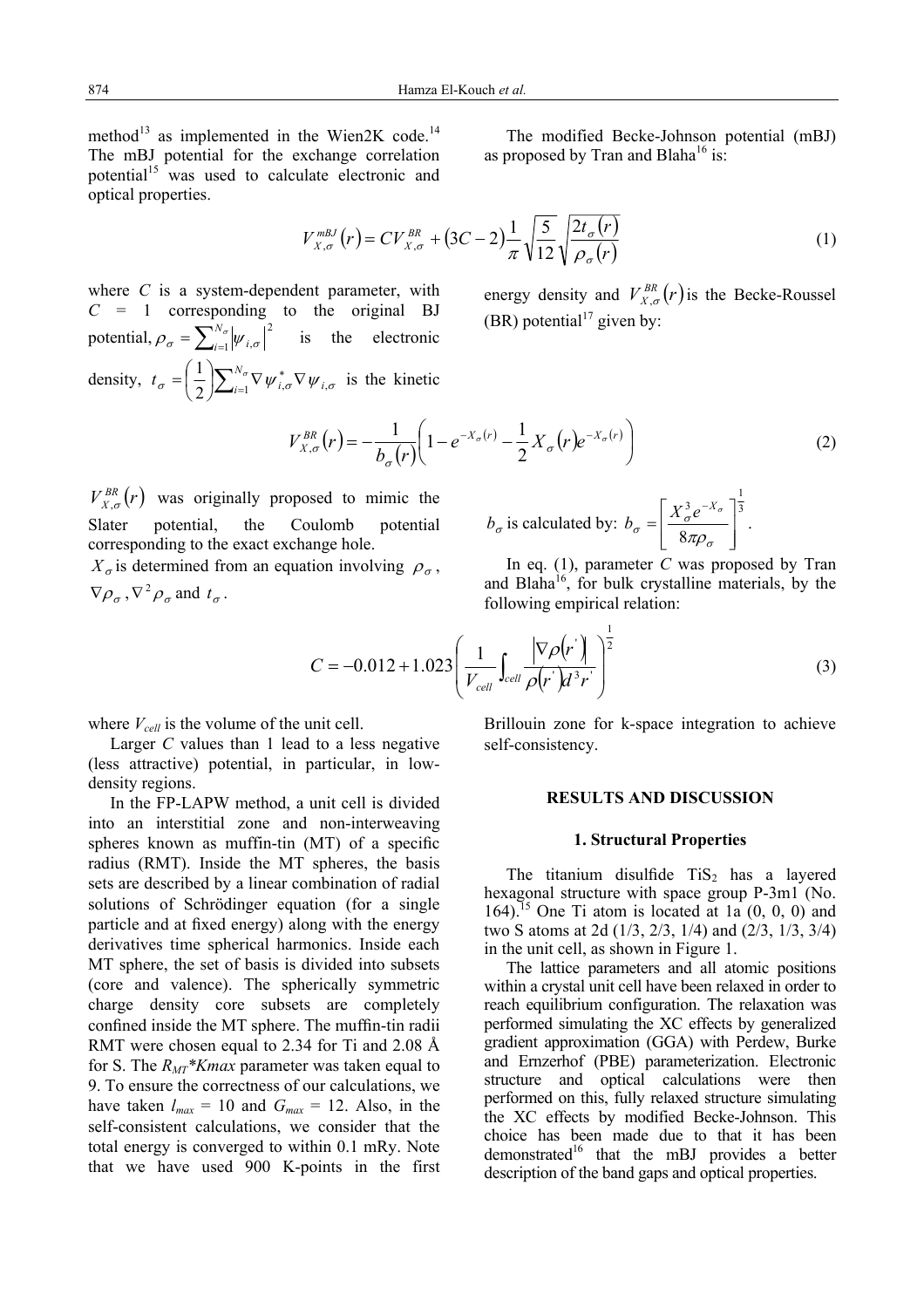Fig.  $1$  – Unit cell of TiS<sub>2</sub>.



*Table 1* 

Structural parameters derived from Murnaghan-Birch equation of state

|              | a(A)         | b (A)        | C (A,        | $ol(\AA^3)$            | $B_0[GPa]$         | $B_0$                      | $E_0[Ry]$    |
|--------------|--------------|--------------|--------------|------------------------|--------------------|----------------------------|--------------|
| Present work | 2.31<br>، س  | 3.31         | 5.55         | 59.10                  | 95.6281            | 4.2432                     | -3304.704936 |
| Experiment   | $3.407^{18}$ | $5.407^{18}$ | $5.695^{18}$ | 57.24 <sup>4</sup>     | $45.90^4$          | $9.50^{4}$                 |              |
| Other works  |              |              |              | $\neg \neg$<br>ے ہیں ک | 58.91 <sup>4</sup> | 11 <sup>4</sup><br>$-4.11$ |              |

In the present work the  $TiS<sub>2</sub>$  structure was fully optimized, *i.e.* the lattice parameters and all the atomic positions were relaxed in order to reach the values that correspond to energy minimum. The results are presented in Table 1.

It is clearly seen that our lattice constant results close to the experimental values with a small overestimation while an underestimation of bulk modulus is observed, that can be attributed to the general trend of PBE-GGA method which usually overestimates the lattice constant. The bulk modulus  $(B_0)$  is a measure of how resistant to compressibility that substance is, thus a large value of  $B_0$  indicates high crystal rigidity.

# **2. Electronic Properties**

To determine the nature of the electronic band structure, we calculated the density of states (DOS) of  $TiS<sub>2</sub>$ . Thus, figure 2 shows the total and partial density of states obtained by mBJ-GGA for  $TiS<sub>2</sub>$ .

From total DOS in Figure  $2(a)$ , we can distinguish, in the valence band, two separate regions. The first region, the valence lowest energy is due to S s-orbitals as is indicated in figure 2 (b). The second region is separated from the first by 6.7 eV. It is dominated by the Ti d and S-p orbitals in the figure 2(b). Lowest conduction region located above the Fermi level is formed mainly of states d of Ti atom with low contribution of states p of S atom. The second conduction region is separated from the first by 2.4 eV. It is dominated by the Ti-d states and S-p. The existence of a very strong hybridization between the d states of Ti and p states of S is also observed below the Fermi energy in the region from -5 to 0 eV.

The band structure of  $TiS<sub>2</sub>$  was calculated with theoretical lattice parameters obtained in the previous section. This gait makes sense in the context of a self-consistent first principle calculation and allows to compare the theoretical results at experience. The electronic band structure calculated along the lines of symmetry of the Brillouin zone (Figure 3) is presented in Figure 4. Like for all semiconductors, they are characterized by a band gap between the conduction band and the valence band. The minimum of the conduction band is located at L point and the maximum of the valence band is located at Γ point of the first Brillouin zone. This permits us to conclude that  $TiS<sub>2</sub>$  is a semiconductor with indirect gap equal to 0.26 eV, which is not far of the experimental value of  $0.3$  eV. $8$ 

#### **3. Optical Properties**

In this part, we will present some optical properties like dielectric function, refractive index, reflectivity, optical conductivity and absorption because those calculations play a vital role in the profound understanding of the nature of the material. All these properties can be calculated from the complex dielectric function:

$$
\varepsilon(\omega) = \varepsilon_1(\omega) + i \varepsilon_2(\omega) \tag{4}
$$

where  $\varepsilon_1(\omega)$  and  $\varepsilon_2(\omega)$  are respectively the real and the imaginary parts of the dielectric function.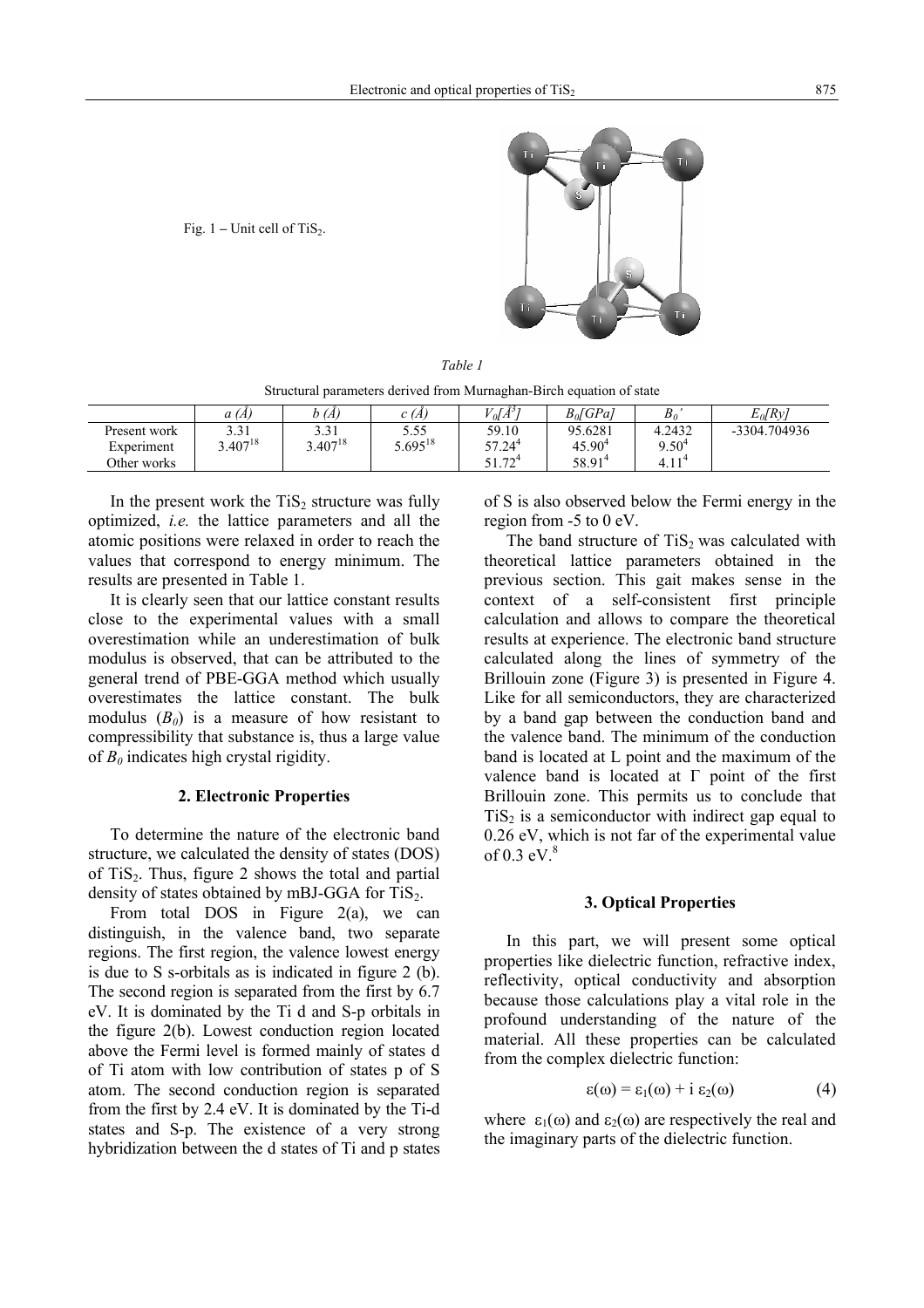

Fig.  $2 - (a)$  Total and (b) Partial Density of state for TiS<sub>2</sub> within mBJ-GGA.



Fig.  $3$  – Brillouin zone and high-symmetry points for TiS<sub>2</sub>.



Fig.  $4 - (a)$  Electronic band structures and (b) Partial electronic density of states of TiS<sub>2</sub>.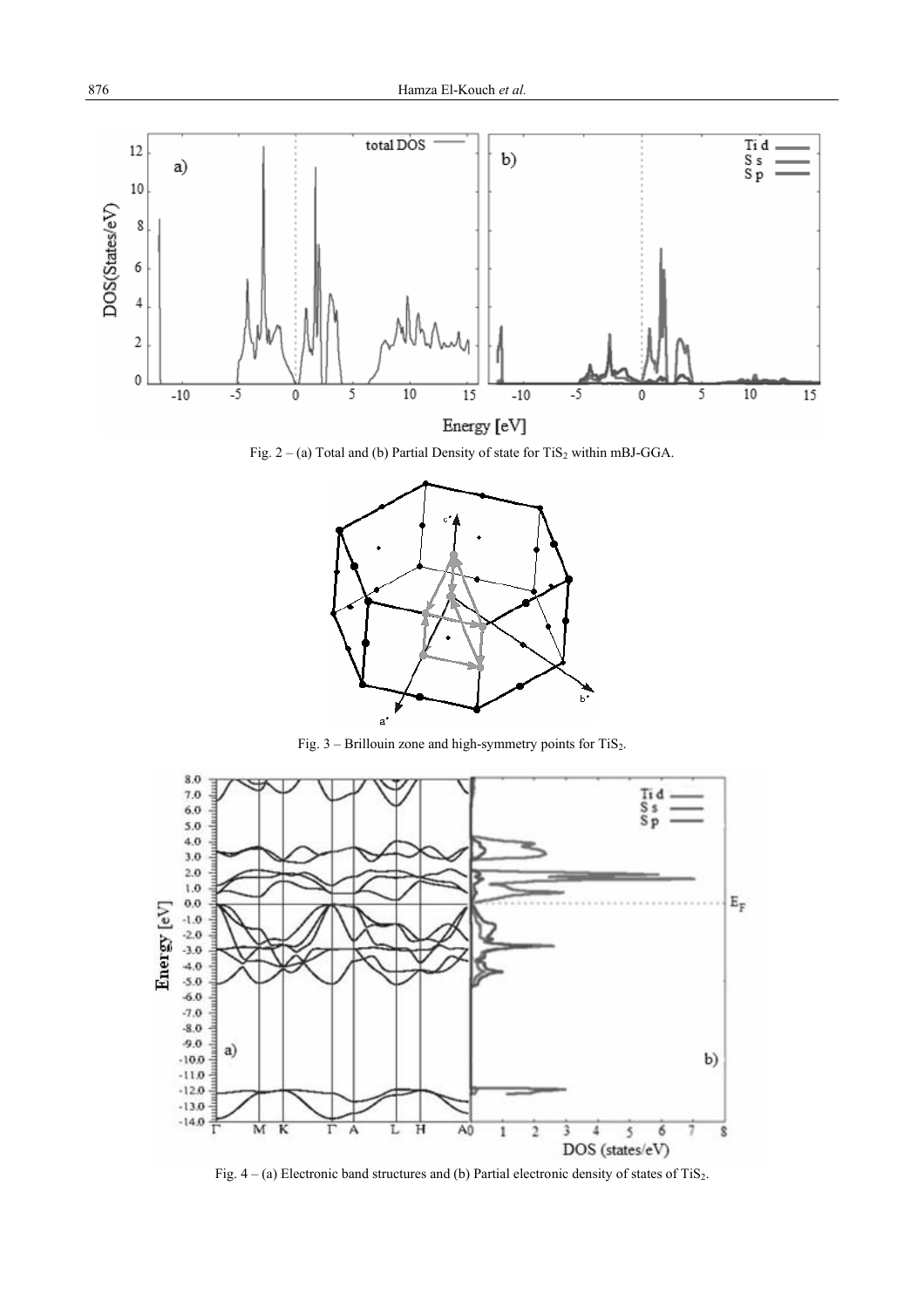

Fig. 5 – (a) Real part of dielectric function  $\varepsilon_1(\omega)$ , (b) Imaginary part of dielectric function  $\varepsilon_2(\omega)$ . Experimental values are dashed.

This function allows describing the linear response of the system to excitation by an incident electromagnetic radiation.

In figures  $5(a)$  and  $5(b)$ , we compare the curves obtained by calculation and experimentally, of respectively the real and imaginary parts of the dielectric function as a function of the energy of photon for  $TiS<sub>2</sub>$ .

The real part of the dielectric function  $\varepsilon_1(\omega)$ gives us information about the electronic polarizability of the material. The imaginary part  $\varepsilon_2(\omega)$  is directly associated to the electronic band structure, and this last can be calculated by adding all possible occupied states to the unoccupied states of transitions.

The static dielectric constant at zero is  $\varepsilon_1(0) = 17.5$ , but the experimental value is equal to 30. From its zero frequency, the real part of the dielectric function  $\varepsilon_1(\omega)$  increases in function of the energy and at 0.8 eV reaches the maximum value of 22.6 for calculated curve and 35.1 for the experimental. After, there is a dip in the amplitude of the real part of dielectric function and it attains a minimum negative value at 2 eV for experimental curve and at 2.2 eV for that calculated indicating that there is plasmonic excitation near 2 eV. Also, dip in  $\varepsilon_1(\omega)$  at around 4.5 for experimental curve and at around 5.1 for that calculated indicate plasmon excitation.

The figure 5b shows calculated and experimental plot of imaginary part  $\varepsilon_2(\omega)$  of the dielectric function for TiS<sub>2</sub>. From those curves, we can distinguish 3 peaks: (A) at around 1.9 eV, for both experimental and calculated curves, (B) at around 4 eV, for both experimental and calculated curves and (C) at around 9 eV for experimental curve and at around 10.5 for that calculated. The imaginary part  $\varepsilon_2(\omega)$  of the dielectric function is related to the absorption spectrum due to the electronic transitions from the valence band to conduction band. By comparing the peaks which appear in figure 5(b) with the figure 2 of the DOS, it is possible to deduce between which orbitals these transitions are made. Thus, it can be recognized that the peaks A, B and C in figure 5(b) are mainly due to transitions from S-p valence bands to Ti-d conduction bands. At a higher energy, the spectrum is without structures and decays very rapidly as function of the energy of photon.

The optical reflectivity is one of the most important parameters in optical calculations. In fact, reflectivity is responsive to a complicated combination of  $\varepsilon_1(\omega)$  and  $\varepsilon_2(\omega)$ . This is generally described by the portion of the light energy reflected from the material surface. In figure 6(a), we have displayed the frequency dependent reflectivity *R(*ω*)*.

Calculated and experimental reflectivity spectra of  $TiS<sub>2</sub>$  consist of three main, strong bands with several fine structures superimposed. The first two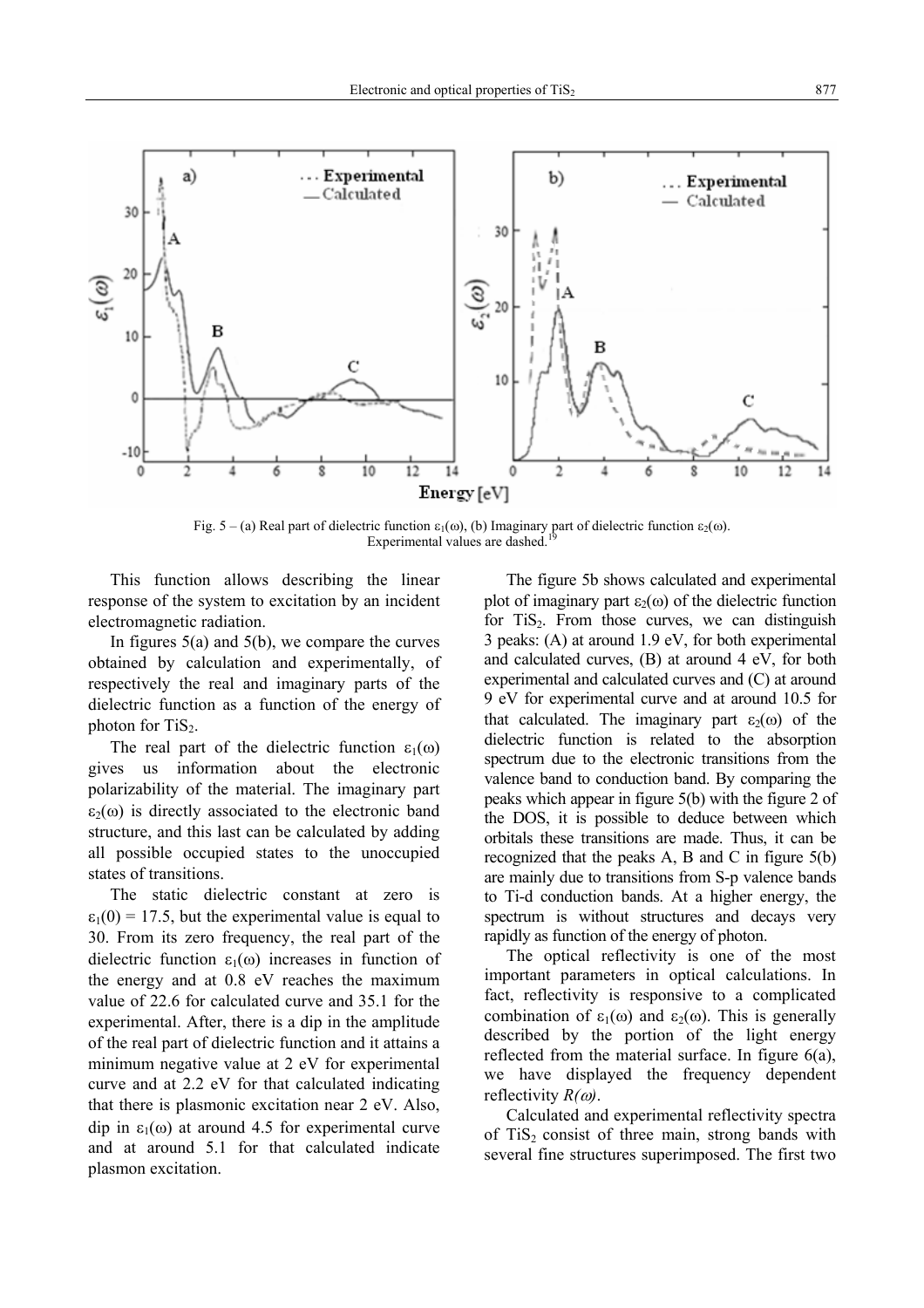bands, centered at about 2 eV and 5 eV, are approximately 2 and 3 eV wide. The third one having a better shape in experimental curve is centered at about 10.8 eV and is also approximately 3 eV wide. Our calculated spectra differ from experimental ones essentially for the relative intensities of the peaks, in the interval 0.6 - 12 eV.

Figure 6 (b) shows the calculated absorption coefficient as a function of the frequency using mBJ-GGA method. Similar features are observed in absorption coefficient in the absorption range up to 14 eV, it also shows three structures as in  $\varepsilon_1(\omega)$ , ε<sub>2</sub>(ω) and  $R(\omega)$ .

The optical conductivity as function of frequency for  $TiS<sub>2</sub>$  calculated with mBJ-GGA is shown in the figure  $7(a)$ . His behavior follows that of the imaginary part of the dielectric function  $\varepsilon_2(\omega)$ , since those two quantities are proportional.

The energy loss function *L(ω)* calculated with mBJ-GGA is displayed in Figure 7(b). This function  $L(\omega)$  is an important factor describing the energy loss during the fast electron traversing in a material. The peaks in  $L(\omega)$  spectra represent the characteristic associated with the plasma resonance. The resonant energy loss is seen at about 8 eV.



Fig.  $6 - (a)$  Reflectivity spectrum  $R(\omega)$ , (b) Absorption coefficient  $\alpha(\omega)$ . Experimental values are dashed.<sup>20</sup>



Fig. 7 – Frequency dependent (a) Optical conductivity σ(ω) (b) Energy-loss spectrum *L(ω)*.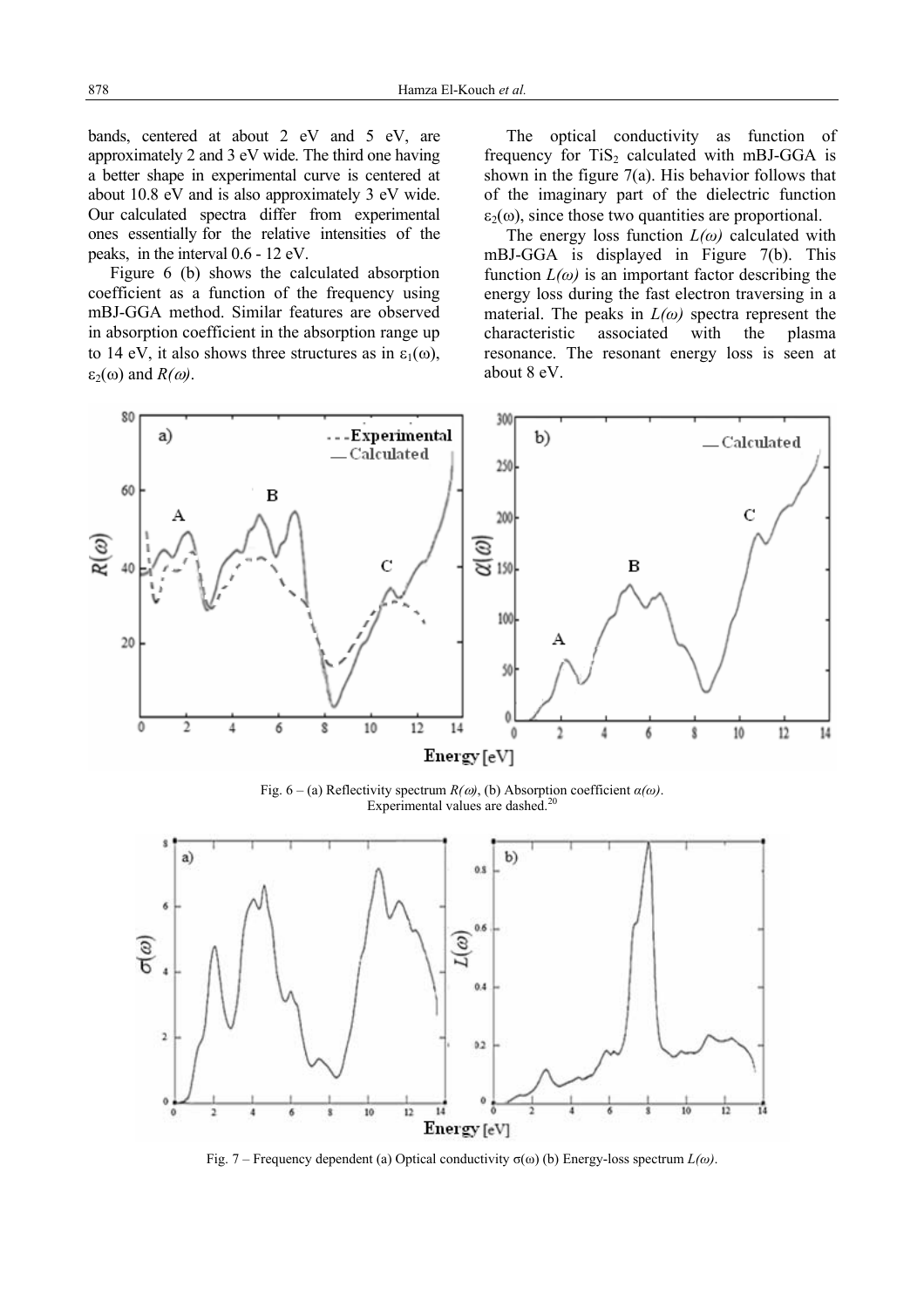

Fig. 8 – Refractive index  $n(\omega)$  of TiS<sub>2</sub> within mBJ-GGA.

The calculated refractive index  $n(\omega)$  for TiS<sub>2</sub> compound in range of energy  $(0 -14 eV)$  is depicted in Figure 8. We observe the optically anisotropic nature of this compound. The refractive index spectrum  $n(\omega)$  follows the real part of the dielectric function  $\varepsilon_1(\omega)$  because it is closely linked to this latter. The calculated refractive index at zero frequency for  $TiS<sub>2</sub>$  is found to be equal approximately to 4.2. The refractive index *n(ω)* spectrum of  $TiS<sub>2</sub>$  shows two significant features. First, a maximum is observed in the spectrum at about 0.9 eV, in infrared range. When the refractive index is greater than one, photons entering in material are slowed down by their interactions with electrons. The more photons are slowed down while travelling through the material, the greater is the refractive index. Generally, any mechanism that increases electron density in a material also increases its refractive index. Secondly, the refractive index of  $TiS<sub>2</sub>$  goes below one, between 6.3 eV and 8.3 eV.

# **CONCLUSION**

In this paper we investigated structural, electronic and optical properties of  $TiS<sub>2</sub>$ , using DFT based FP-LAPW method with new technique known as modified Becke-Johnson potential (mBJ). We report for the first time, a much accurate study of electronic band structure and of the optical parameters of the compound. We have found that  $TiS<sub>2</sub>$  has a semiconductor character with indirect gap of about 0.26 eV, which is in very close agreement to the experimental result of 0.3 eV. The achieved structural properties, with an optimization using PBE-GGA, are in suitable agreement with other found theoretical and experimental works. We have calculated the frequency dependent dielectric functions and we found considerable anisotropy. The frequency dependent dielectric functions show three main structures arising primarily from band transitions from the chalcogen p valence states to the Ti-d conduction states. We have also calculated the frequency dependent reflectivity and the absorption coefficient. Calculated static dielectric constant static refractive index and coefficient of reflectivity at zero frequency for  $TiS<sub>2</sub>$  within mBJ-GGA are also presented.

#### **REFERENCES**

- 1. M. Chhowalla, H. S. Shin, G. Eda, L .J. Li, K. P. Loh and H. Zhang, *Nat. Chem.*, **2013**, *5*, 263.
- 2. X. Su, R. Zhang, C. Guo, J. Zheng and Z. Ren, *Phys. Lett. A*, **2014**, *378*, 745.
- 3. K. Dolui and S. Sanvito, *EPL*, **2016**, *115*, 47001.
- 4. F. Yu, J. X. Sun and Y. H. Zhou, *Sol. Sta. Scie.*, **2012**, *12*, 1786.
- 5. A. L. Let, D. Mainwaing, C. Rix and P. Murugaraj, *Rev. Roum. Chim.*, **2007**, *52*, 235.
- 6. D. E. Mainwaring, A. L. Let, C. Rix and P. Murugaraj, *Sol. Sta.Comm.*, **2006**, *140*, 355.